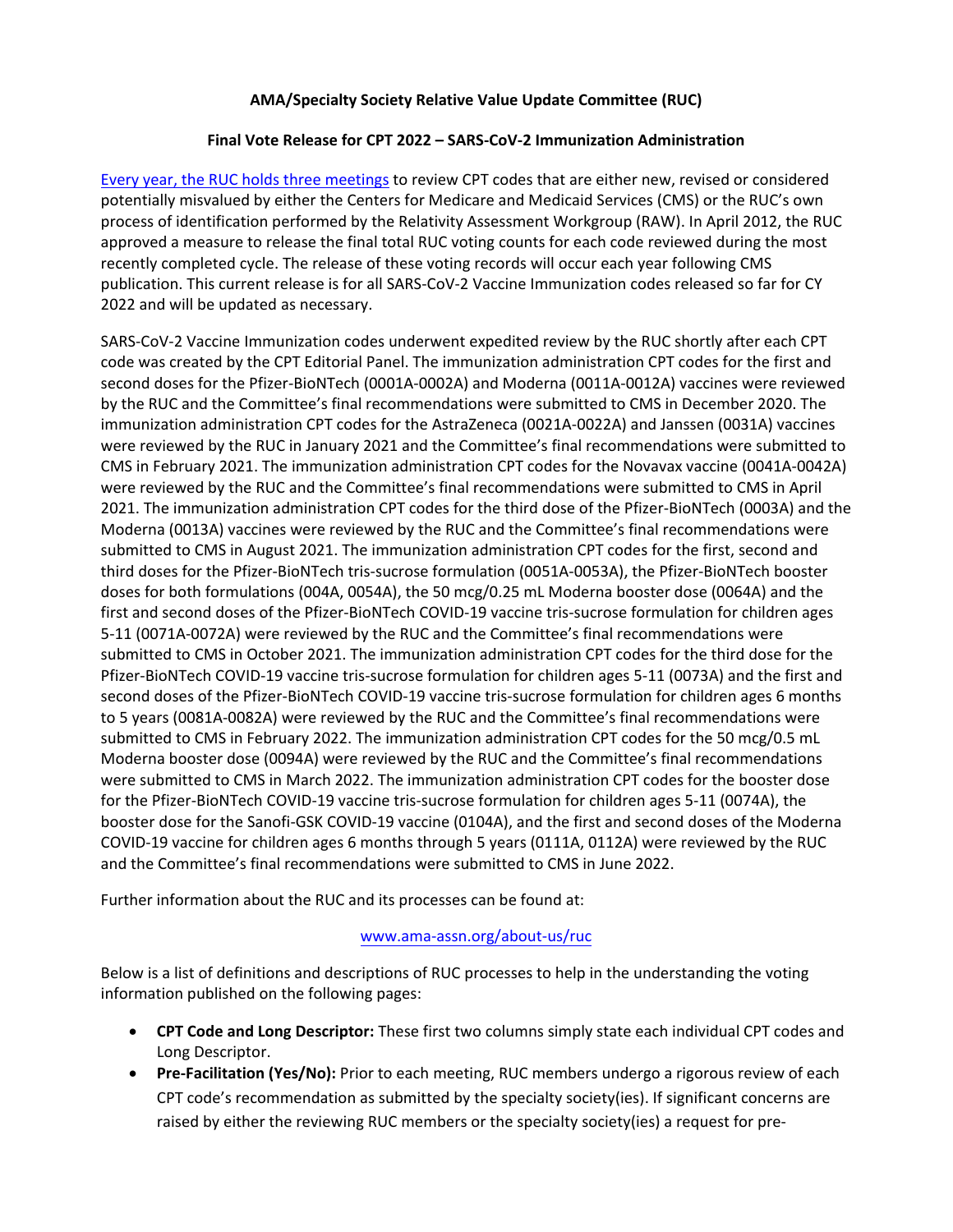facilitation may occur. Pre-facilitation meetings are assigned to a specific subset of RUC members and Advisors called a facilitation committee *(described below)* and can occur either by phone or on site, prior to the presentation of the code(s) during the RUC meeting. During the pre-facilitation meetings, issues are discussed and the specialty society(ies) have the opportunity (but have no obligation) to revise their recommendations.

- **Specialty Work RVU modified prior to or during Presentation (Yes/No):** This field indicates whether or not the specialty society(ies) involved in surveying a specific code have revised their work RVU recommendation prior to or during the presentation of the code to the RUC. These modifications are typically made after review of pre-facilitation committee discussion (see above) or after consideration of RUC reviewer comments.
- **Specialty Work RVU passed by RUC (Yes/No):** This field indicates whether or not the initially presented work RVU recommendation, as presented to the RUC by the specialty society(ies), was approved.
- **Specialty Work RVU facilitated by RUC (Yes/No):** Each meeting, three facilitation committees are established. Each committee consists of a subset of RUC members, specialty society Advisors and a member of the non-MD/DO Health Care Professional Advisory Committee (HCPAC) who, when a code does not meet the required two-third vote for approval, meet with the appropriate specialty society(ies) to reach consensus on a revised work RVU and direct practice expense. At the conclusion of a facilitation committee meeting, a report is written providing a rationale for the revised recommendations and the RUC again votes to either approve or disapprove these work RVU recommendations.
- **Specialty Work RVU modified by RUC process (Yes/No):** This field indicates if, for any reason, the specialty society(ies) RVU recommendations from initial submissions were modified by the RUC process. Modifications can happen for any number of reasons: 1) a pre-facilitation committee meeting could offer alternative suggestions that the specialties include; 2) comments made during the review process or at the table during the presentation of the code could result in modifications; 3) a facilitation committee meeting can reach consensus on revised work RVUs.
- **Final RUC Vote- work RVU:** This field indicates the final RUC vote total for each code. These vote totals represent the final RUC determinations on each code. CPT code RVU recommendations could have changed substantially from the original specialty societies' recommendation through any of the mechanisms laid out in the fields listed in the table and described above[. There are 29 voting](https://www.ama-assn.org/about/rvs-update-committee-ruc/composition-rvs-update-committee-ruc)  [members on the RUC.](https://www.ama-assn.org/about/rvs-update-committee-ruc/composition-rvs-update-committee-ruc) A vote total may not add up to 29 (or 28 votes prior to the RUC's addition of another voting member for April 2021 and beyond) for two reasons: 1) a voting member can abstain and/or 2) a voting member may not be present at the table during the vote. The RUC requires that at least 2/3 of the member voting must approve the recommendation in order for it to be submitted to CMS. A quorum, consisting of 16 member of the RUC, must be present to conduct any business.
- **Final RUC Vote- Direct Practice Expense:** This field indicates the final RUC vote total for each code's direct practice expense inputs (clinical labor, supplies and equipment) as recommended by the Practice Expense (PE) Subcommittee. As with the work RVU recommendations, direct PE input recommendations could have changed substantially from the original specialty societies' recommendation. The PE subcommittee meets for a full day prior to the RUC proceeding and reviews specialty society submissions for direct PE inputs and makes recommendations directly to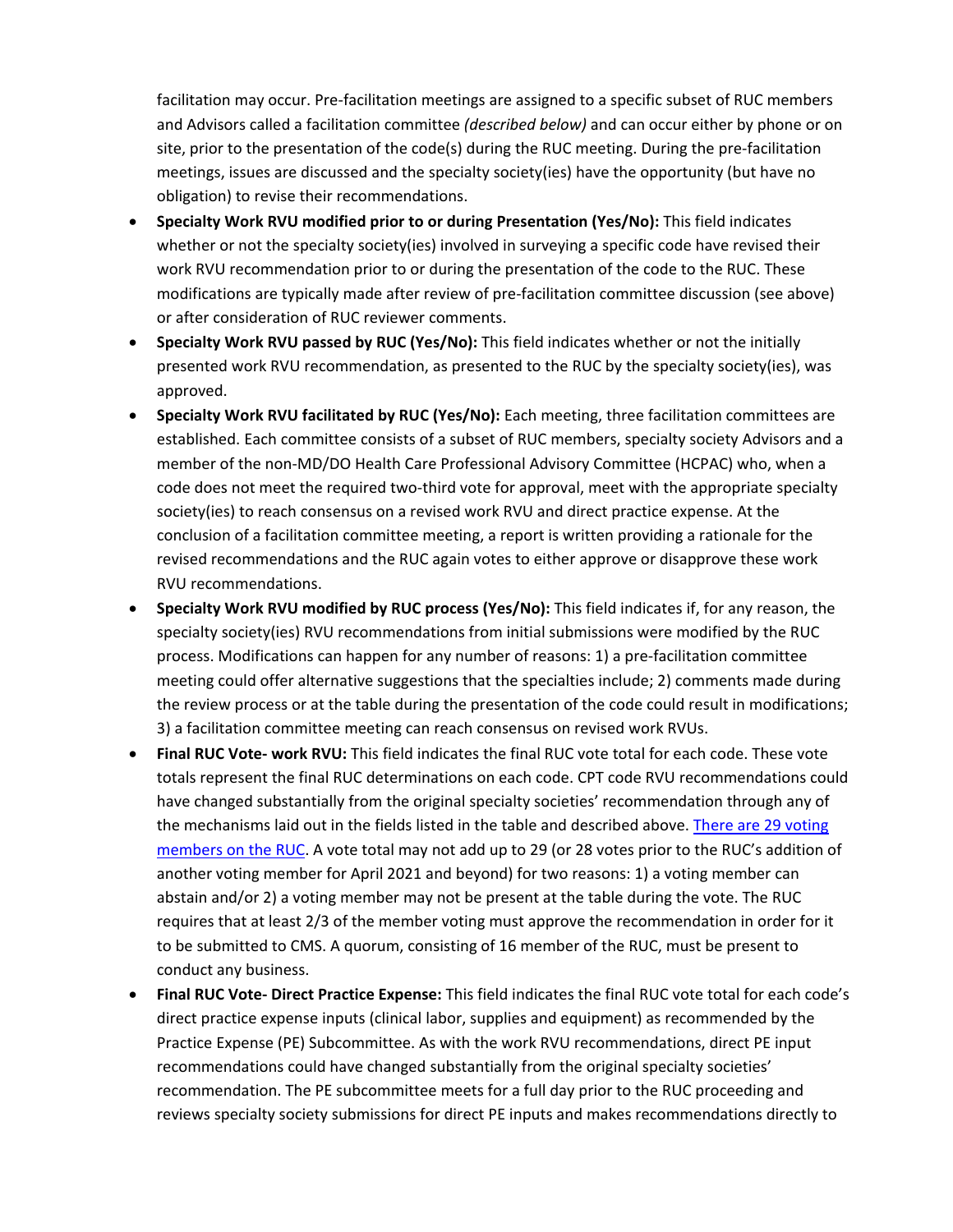the RUC. Following each vote on work RVUs, the RUC holds a separate vote to accept the direct PE inputs as modified and/or approved by the PE Subcommittee. The same voting protocol for work RVUs apply to direct PE inputs.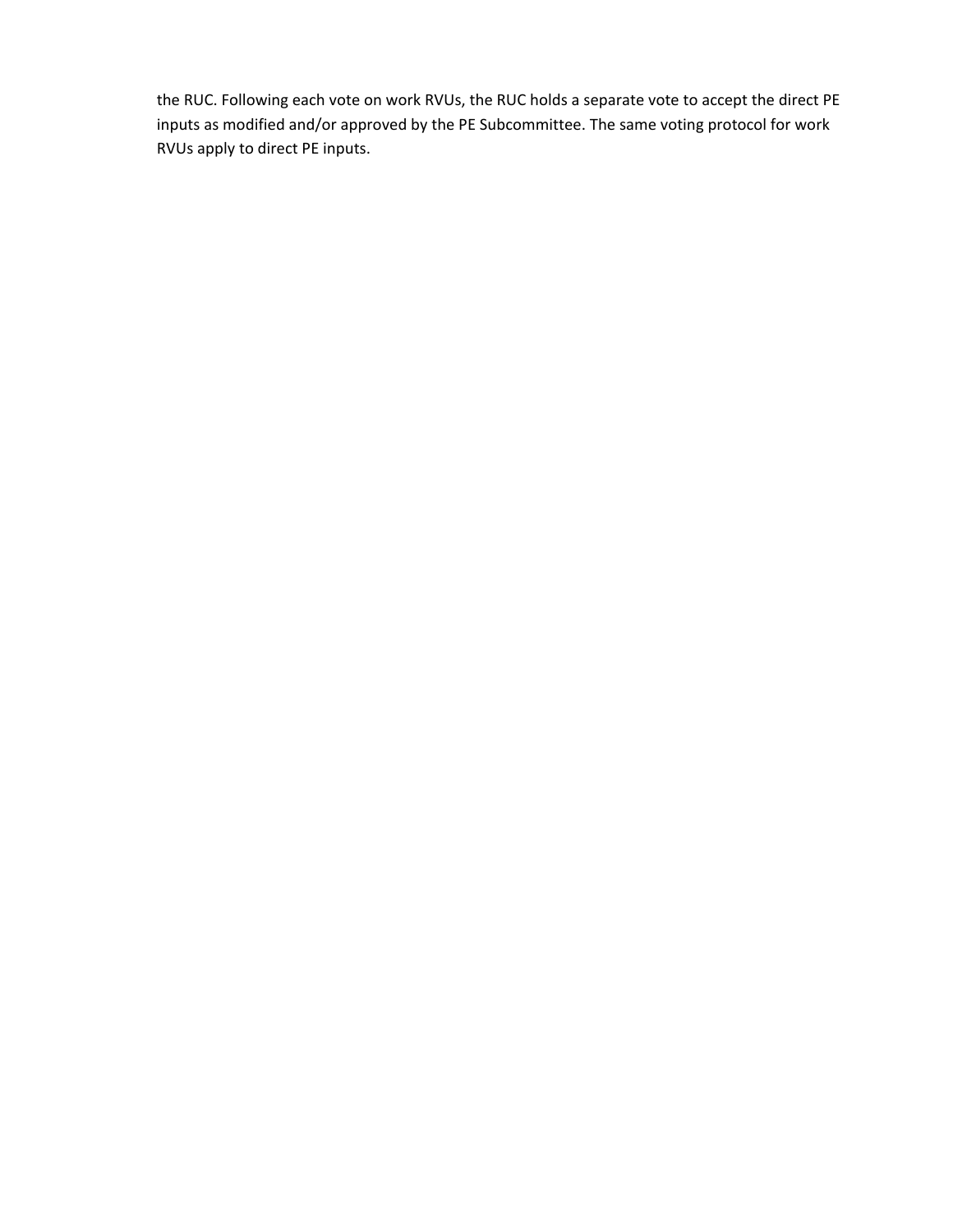# **RUC Vote Totals – SARS‐CoV‐2 Immunization Administration**

| <b>CPT</b><br>Code | <b>CPT Long Descriptor</b>                                                                                                                                                                                                                                                                                        | Pre          | <b>Specialty work</b><br><b>Facilitation RVU modified</b><br>prior to or<br>during<br>presentation | <b>Initially</b><br>presented<br><b>Specialty work</b><br><b>RVU passed by</b><br><b>RUC</b> | <b>Specialty</b><br>work RVU<br>facilitated by<br><b>RUC</b> | <b>Specialty</b><br>work RVU<br>modified by<br><b>RUC process Work RVU</b> | <b>Final</b><br><b>RUC</b><br>Vote: | <b>Final RUC</b><br>Vote: PE<br><b>Direct</b><br><b>Costs</b> |
|--------------------|-------------------------------------------------------------------------------------------------------------------------------------------------------------------------------------------------------------------------------------------------------------------------------------------------------------------|--------------|----------------------------------------------------------------------------------------------------|----------------------------------------------------------------------------------------------|--------------------------------------------------------------|----------------------------------------------------------------------------|-------------------------------------|---------------------------------------------------------------|
| 0074A              | Immunization administration by intramuscular injection of<br>severe acute respiratory syndrome coronavirus 2 (SARS-<br>CoV-2) (coronavirus disease [COVID-19]) vaccine, mRNA-<br>LNP, spike protein, preservative free, 10 mcg/0.2 mL<br>dosage, diluent reconstituted, tris-sucrose formulation;<br>booster dose | $\mathsf{N}$ | ${\sf N}$                                                                                          | Υ                                                                                            | ${\sf N}$                                                    | N                                                                          | $29-0$                              | $29-0$                                                        |
| 0104A              | Immunization administration by intramuscular injection of<br>severe acute respiratory syndrome coronavirus 2<br>(SARSCoV-2)(coronavirus disease [COVID-19]) vaccine,<br>monovalent, preservative free, 5 mcg/0.5 mL dosage,<br>adjuvant AS03 emulsion, booster dose                                               | $\mathsf{N}$ | $\mathsf{N}$                                                                                       | Υ                                                                                            | N                                                            | N                                                                          | $29-0$                              | $29-0$                                                        |
| 0111A              | Immunization administration by intramuscular injection of<br>severe acute respiratory syndrome coronavirus 2 (SARS-<br>CoV-2) (coronavirus disease [COVID-19]) vaccine, mRNA-<br>LNP, spike protein, preservative free, 25 mcg/0.25 mL<br>dosage; first                                                           | $\mathsf{N}$ | $\mathsf{N}$                                                                                       | Y                                                                                            | N                                                            | N                                                                          | $29-0$                              | $29-0$                                                        |
| 0112A              | Immunization administration by intramuscular injection of<br>severe acute respiratory syndrome coronavirus 2 (SARS-<br>CoV-2) (coronavirus disease [COVID-19]) vaccine, mRNA-<br>LNP, spike protein, preservative free, 25 mcg/0.25 mL<br>dosage; second dose                                                     | $\mathsf{N}$ | $\mathsf{N}$                                                                                       | Y                                                                                            | $\mathsf{N}$                                                 | N                                                                          | $29-0$                              | $29-0$                                                        |
| 0073A              | Immunization administration by intramuscular injection of<br>severe acute respiratory syndrome coronavirus 2 (SARS-<br>CoV-2) (coronavirus disease [COVID-19]) vaccine, mRNA-<br>LNP, spike protein, preservative free, 10 mcg/0.2 mL<br>dosage, diluent reconstituted, tris-sucrose formulation;<br>third dose   | ${\sf N}$    | ${\sf N}$                                                                                          | Υ                                                                                            | N                                                            | N                                                                          | $28-0$                              | $28-0$                                                        |